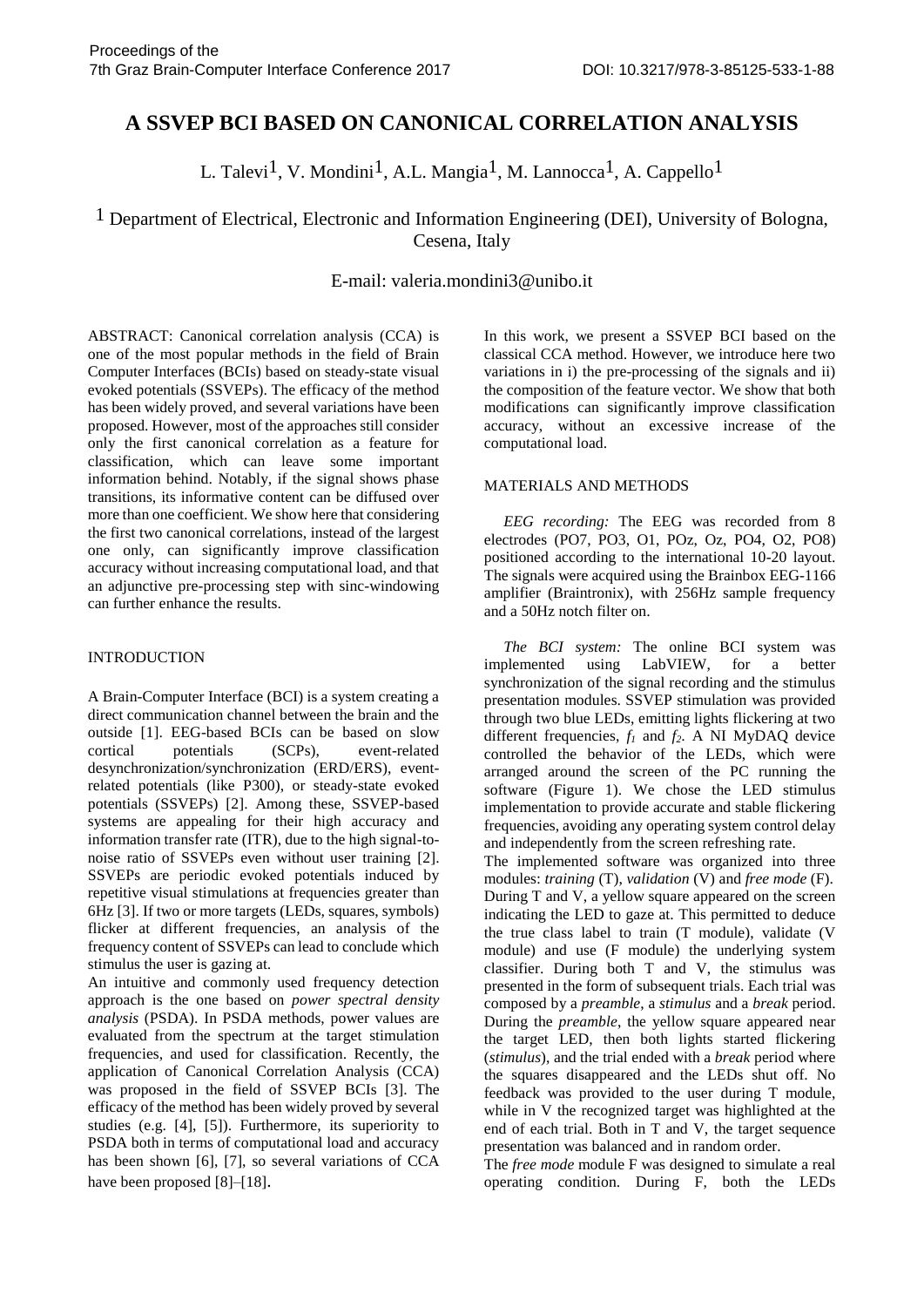continuously flickered, while a square appeared near the one recognized by the classifier, as a continuous feedback for the user (Figure 1).



Figure 1: Operation of the system in *free mode* (F).

 *Signal processing:* In all the three modules (T, V and F), 1.5s-long epochs (no overlapping) were processed by the software in three steps: i) sinc-windowing, ii) CCA analysis and iii) SVM training/classification.

First of all, the EEG segments were convolved with an adequately modulated sinc function (sinc-windowing) to perform a high-Q band-pass filtering around the two main stimulation frequencies, *f1* and *f2*, and *Nharm* harmonic frequencies. As it is known, the inverse Fourier transform of an ideal rectangular band-pass filter, centered on *f0* and with *M* bandwith, is:

$$
rect\left(\frac{f-f_0}{M}\right) + rect\left(\frac{f+f_0}{M}\right) \stackrel{F^{-1}}{\longrightarrow} 2Msinc(Mt)cos(2\pi f_0 t) \tag{1}
$$

where  $f$  is the frequency and  $F^{-1}$  is the inverse Fourier transform. Thus, the extraction of  $f_1$  and  $f_2$  components and their *Nharm* harmonics was performed with a convolution of the signals and the following function:

$$
h(t) = 2M\text{sinc}(Mt) \left( \sum_{n=1}^{N_{harm}} \cos(2\pi n f_1 t) + \cos(2\pi n f_2 t) \right) \tag{2}
$$

with *M* bandwidth and *Nharm* number of considered harmonics. A preliminary analysis suggested using *M*=2Hz and *Nharm*=3.

After sinc-windowing, canonical correlation analysis (CCA) was performed for feature extraction. CCA is a multivariate statistical method [19] revealing the underlying correlation between two sets of data. Notably, given two sets of variables  $X \in \mathbb{R}^{p \times t}$  and  $Y \in \mathbb{R}^{q \times t}$ (p≤q), CCA finds two corresponding sets **U=AX** and **V=BY**, called *canonical variables*, so that the correlation between each pair (*Ui*,*Vi*) is maximized:

$$
\rho_i = \frac{cov(U_i, V_i)}{\sqrt{var(U_i)var(V_i)}}
$$
(3)

while every pair  $(U_i, V_j)$ ,  $(U_i, U_j)$  and  $(V_i, V_j)$  is uncorrelated if  $i \neq j$ . The p resulting  $\rho_i$  are called *canonical correlations*, and are a measure of similarity between the two sets of data.

The use of CCA in the field of SSVEP-based BCIs was first introduced by Lin et al [3], which proposed to perform  $k$  CCAs - one for each stimulation frequency  $f_k$  between the set of acquired EEG signals in **X** and a set **Y<sup>k</sup>** of pure SSVEP responses. Each set **Y<sup>k</sup>** is composed as follows:

$$
\mathbf{Y}_{k} = \begin{pmatrix} \cos(2\pi f_{k}t) \\ \sin(2\pi f_{k}t) \\ \cos(2\pi 2 f_{k}t) \\ \sin(2\pi 2 f_{k}t) \\ \vdots \\ \cos(2\pi N_{harm}f_{k}t) \\ \sin(2\pi N_{harm}f_{k}t) \end{pmatrix}
$$
(4)

with *fk* stimulation frequency and *Nharm* number of considered harmonics. Even though every CCA generates multiple correlation coefficients, usually only the largest one is considered. After performing CCA between each set  $Y_k$  and the recorded signals in **X**, the segment is assigned to the frequency  $f_k$  showing the largest canonical correlation.

The efficacy of the CCA method in the SSVEP-based BCI field has been widely proved [4], [5] and many variations were proposed [8]–[18]. However, most approaches consider only the first canonical correlation as a feature for classification, which can leave some important information behind. Moreover, usually the CCA method is employed without any pre-filtering of the incoming signals (the only exceptions are [17], [18], using IIR filter banks).

In the present work, we decided to implement the standard CCA method proposed by Lin et al [3] with two slight variations: i) convolution of the signals with the above introduced sinc-windowing function (Equation 2) and ii) consideration of the two largest canonical correlations instead of the largest one only. The rationale behind this is that, if EEG shows phase transitions, the information can be diffused over more than one coefficient. We further hypothesize that, if the largest canonical correlation is mainly referred to the sine (cosine) at a certain frequency, then the second largest correlation will probably be linked to the cosine (sine) at the same frequency. We therefore decided to consider, for each frequency  $f_k$ , the square root of the sum of squares of the largest two canonical correlations:

$$
r_k = \sqrt{\rho_{k1}^2 + \rho_{k2}^2} \tag{5}
$$

If it is true that the second canonical correlation  $\rho_{k2}$  holds an information content complementary with respect to  $\rho_{k1}$ , then this combination of the two should incorporate a more complete information regarding the investigated frequency  $f_k$ , thus increasing the completeness of the feature and, hopefully, the achievable accuracy.

The values of  $r_1$  and  $r_2$  were extracted, for each EEG segment, from the two CCAs between **X** and **Y1** and **X** and **Y2**. The data were finally used to train and use a linear SVM classifier, for which we chose a soft margin parameter c=2.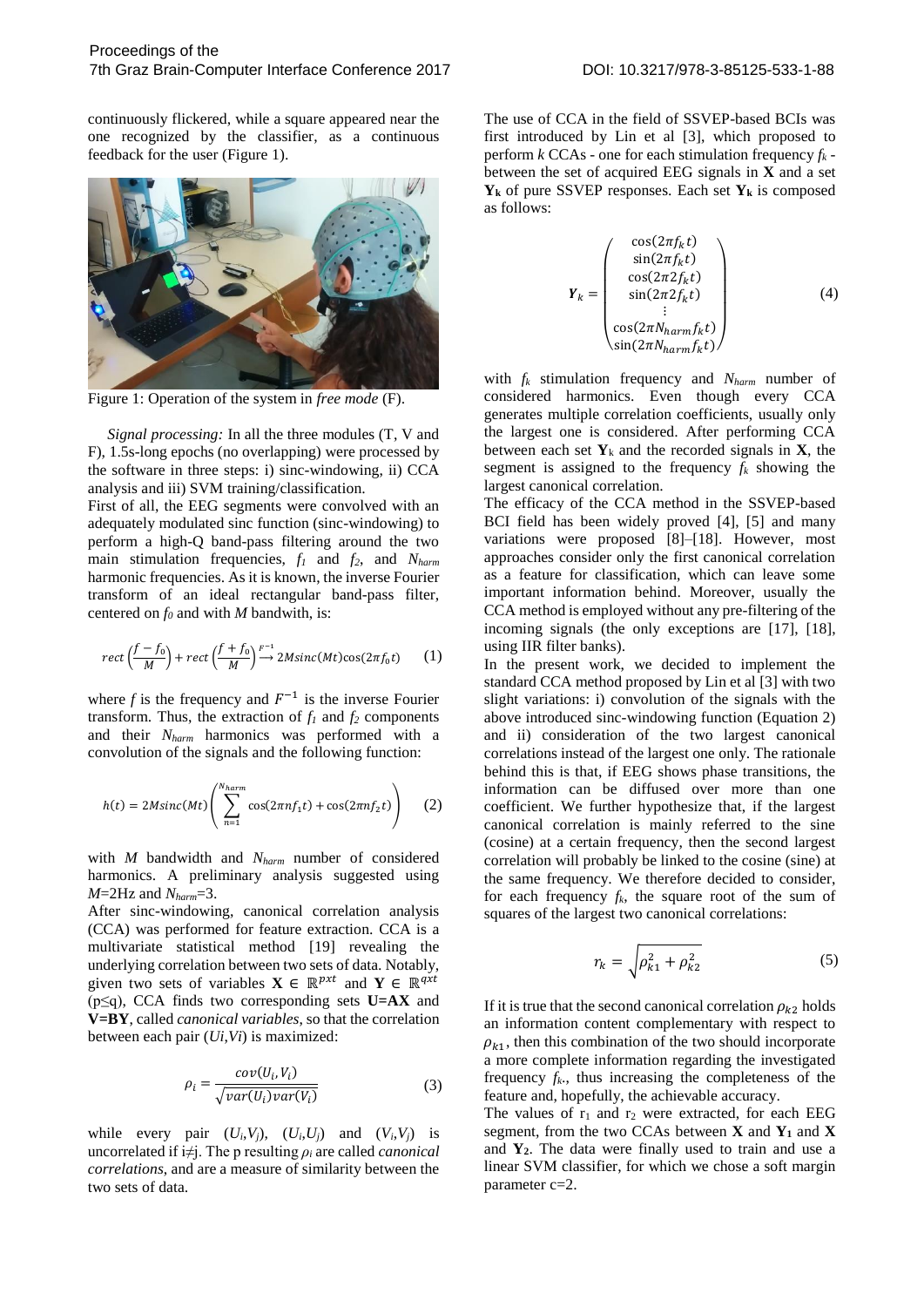*Experimental paradigm and subjects:* Four healthy volunteers (age 25 to 27, three females and a male) took part in the system test. All participants had normal or corrected to normal vision. The flickering frequencies for the two LEDs,  $f_1 = 12Hz$  and  $f_2 = 17Hz$ , were selected beforehand and were the same for all subjects. We chose these frequencies to exploit the SSVEP peak responses without harmonics overlapping. During the experiment, participants seated in a comfortable chair, approximately 60cm distant from the PC monitor.

Each volunteer underwent one *training* (T) and four *validation* (V) repetitions. Throughout the entire experiment, the system considered 1.5s-long epochs for feature extraction. Each training (T) was composed by 16 trials with 6s stimulus duration, so a total of  $16*6/1.5=64$ elements composed the training set. Each validation (V) was composed by 24 trials with 4.5s stimulus duration, so a total of 24\*4.5/1.5=72 elements composed each test set.

 *System evaluation:* We computed the online classification accuracy for each subject and *validation* repetition. To evaluate the influence of the two proposed variations (sinc-windowing and feature composition) on classification accuracy, all data were re-analyzed to test all the possible combinations. We therefore tested our method against i) sinc-windowing  $+$  CCA with classical feature extraction (first canonical correlation) ii) no sinc windowing and CCA with the proposed feature extraction and iii) no sinc-windowing and CCA with classical feature extraction.

Just for the sake of comparison, we repeated simulations also with a PSDA-based method. In this case, we composed the feature vector by using the periodogramestimated powers in 2Hz-large bins around *f1*, *f2* and *Nharm* respective harmonics.

Each accuracy was compared to chance level [20] via confidence intervals  $(\alpha=0.05)$ . As regards the comparisons between methods, to account for the fact that multiple data came from the same subject (i.e. the samples could not be assumed to be completely independent), we ran the evaluations as post-hoc tests of a repeated measures ANOVA. The ANOVA design included both the factors "method" (the within-subject factor) and "subject", thus considering all dependencies among data. The post-hoc analyses were performed through Fisher's LSD. A preliminary Kolmogorov-Smirnov test confirmed the normality of data distributions, which justified the use of parametric statistical tests.

The computation times for the presented procedure and PSDA were also evaluated and compared trough a paired t-test, and the proportion of time required for sincwindowing was further investigated.

The average and peak information transfer rate (ITR) [21] were finally computed according to:

$$
ITR(bit/min)=\frac{60}{T}\bigg(log_2(N)+plog_2(p)+(1-p)log_2\Big(\frac{1-p}{N-1}\Big)\bigg)\quad \ \ (6)
$$

where  $N=2$  is the number of choices,  $p$  is classification accuracy and *T* is the epoch duration (1.5s).

#### RESULTS

The classification accuracies obtained for the five methods are detailed in Table 1 for each subject and *validation* repetition, and summarized in Figure 2. The chance level at  $\alpha$ =0.05 for our experimental setup was 61.25%, so all the obtained accuracies were significantly higher than chance, with the only exception of PSDA. The results of the post-hoc comparisons between each pair of methods are detailed in Table 2.

Table 1: Detailed accuracies (each subject and validation repetition) for the five methods.

|                |                  | sinc+CCA<br>(sums) | (first)<br>$510 + 10$ | sumsq<br>$\sum_{\text{N} \mid \text{LO}}$ | first)<br>$\sum_{i=1}^{n}$ | PSD  |
|----------------|------------------|--------------------|-----------------------|-------------------------------------------|----------------------------|------|
| S1             | val <sub>1</sub> | 97.2               | 97.2                  | 94.4                                      | 94.4                       | 77.8 |
|                | val              | 95.8               | 91.6                  | 94.4                                      | 91.6                       | 76.4 |
|                | val <sub>3</sub> | 98.6               | 98.6                  | 97.2                                      | 97.2                       | 88.9 |
|                | val <sub>4</sub> | 100                | 100                   | 98.6                                      | 93.1                       | 87.5 |
| S <sub>2</sub> | val <sub>1</sub> | 88.9               | 84.7                  | 91.7                                      | 84.7                       | 70.8 |
|                | val              | 87.5               | 79.2                  | 83.3                                      | 80.6                       | 65.3 |
|                | val <sub>3</sub> | 80.6               | 75.0                  | 72.2                                      | 68.1                       | 47.2 |
|                | val <sub>4</sub> | 94.4               | 94.4                  | 93.1                                      | 90.3                       | 68.1 |
| S3             | val <sub>1</sub> | 87.5               | 84.7                  | 81.9                                      | 81.9                       | 69.4 |
|                | val              | 86.1               | 83.3                  | 86.1                                      | 83.3                       | 66.7 |
|                | val <sub>3</sub> | 93.1               | 90.3                  | 93.1                                      | 87.5                       | 61.1 |
|                | val <sub>4</sub> | 86.1               | 88.9                  | 86.1                                      | 80.6                       | 59.7 |
| S <sub>4</sub> | val <sub>1</sub> | 81.9               | 76.4                  | 72.2                                      | 69.4                       | 63.9 |
|                | val              | 75.0               | 75.0                  | 79.2                                      | 77.8                       | 65.3 |
|                | val <sub>3</sub> | 84.7               | 80.6                  | 86.1                                      | 79.2                       | 66.7 |
|                | val <sub>4</sub> | 80.6               | 80.6                  | 80.6                                      | 76.4                       | 69.4 |
| Average        |                  | 88.6               | 86.3                  | 86.9                                      | 83.5                       | 69.0 |
| Peak           |                  | 100                | 100                   | 98.6                                      | 97.2                       | 88.9 |

Table 2: p-values from the post-hoc tests between each pair of methods.

|                      | $sinc+CC$<br>(sumsq) | A,<br>$sinc+CC$<br>(first) | pnly CC <sup>4</sup><br>(sumsq) | mly UU<br>(first) | PSDA                |
|----------------------|----------------------|----------------------------|---------------------------------|-------------------|---------------------|
| sinc+CCA<br>(sumsq)  |                      | $**$                       | $p<0.01$ $p=0.11$               | p<0.001<br>***    | p<0.001<br>***      |
| sinc+ CCA<br>(first) |                      |                            | $p=0.53$                        | p<0.01<br>$**$    | p<0.001<br>***      |
| only CCA<br>(sumsq)  |                      |                            |                                 | p<0.001<br>***    | p<0.001<br>***      |
| only CCA<br>(first)  |                      |                            |                                 |                   | $<\!\!0.001$<br>*** |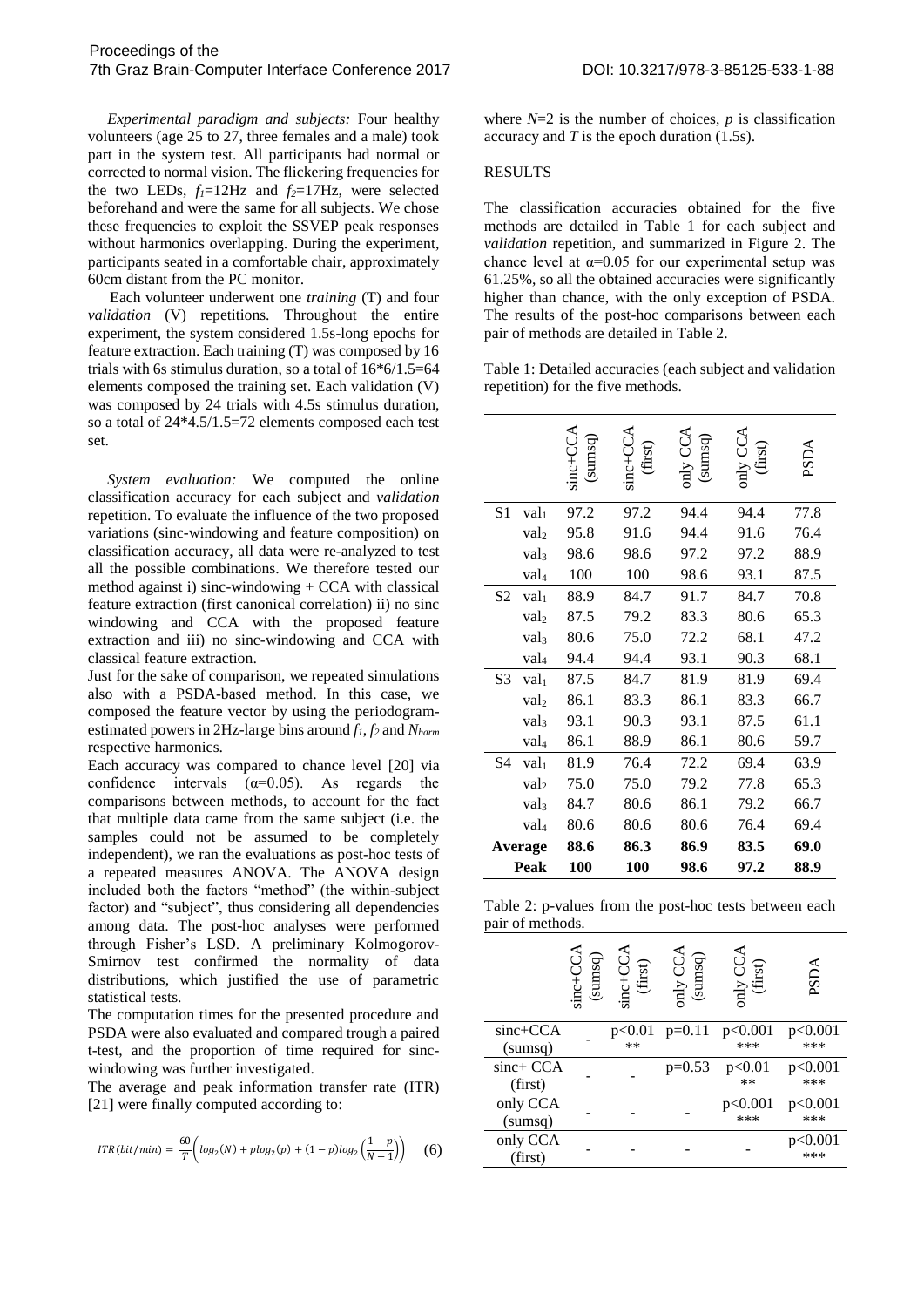The implemented method performed significantly (p<0.001) better with respect to standard CCA method with no sinc-windowing. The accuracy improvement occurred indeed in almost every subject and session, with an average improvement of 5.1% and a peak improvement of 12.5%. As regards the influence of the single factors we can observe that the consideration of the first two canonical variables significantly outperforms the consideration of the largest only, both in the sinc-windowing  $(p<0.01)$  and no-sinc-windowing (p<0.001) condition. As regards the PSDA method, this confirmed to perform significantly worse  $(p<0.001)$  than any CCA variation.

As regards computation times, our CCA-based method confirmed to be significantly  $(p<0.001)$  faster with respect to PSDA, with an average time per operation of approximately the half (110μs against 239μs). As concerns sinc-windowing, it contributed for approximately a third on average (35μs) with respect to the total time of each operation (110μs).

As regards the information transfer rate of the presented system, we obtained a peak ITR of 40bits/min and an average ITR of 20.12bits/min. We don't detail the ITRs for each subject and *validation* to avoid repetition, but they can be easily computed from Table 1.



Figure 2: A box-plot showing the classification accuracy distributions for the five methods. The double star \*\* indicates a p-value  $0.01$ , while triple star \*\*\* a pvalue<0.001. The horizontal, dashed line marks the chance level ( $\alpha$ =0.05).

#### DISCUSSION

Our results show how the consideration of two canonical correlations instead of using the largest one only, significantly improves the achievable accuracy without increasing computational load. The described effect is probably due to the fact that, since the canonical variables  $U_i$  are uncorrelated, the second canonical variable  $U_2$  will contain information which are in quadrature with those contained in the first canonical variable  $U_I$ . So, if  $U_I$  is mainly explained e.g. by the sine at a certain frequency, then  $U_2$  will be mainly explained by the cosine at the same frequency. Then, taking the previously described combination of the largest correlations will include a more complete information.

Although Table 1 and 2 suggest that the consideration of two canonical correlations improves the performances regardless of sinc-windowing, we still retain that a preprocessing step is important. We indeed hypothesize that the positive influence of sinc-windowing may emerge depending on both the subject and the set of stimulation frequencies. To give an example, if a subject showed an enhanced peak near one of the stimulation frequencies, independently from the stimulation condition (e.g. if the subject showed an enhanced spontaneous alpha rhythm and one of the selected frequencies was in the alpha range), then the adjunctive role of a narrow-band filtering would be enhanced. Since sinc-windowing only affects the total computation time for approximately one third, we think it is reasonable to keep and recommend this feature in future implementations. However, further data are required to confirm the importance of its role.

As regards the comparison with PSDA, our results confirm the ones in literature [6], [7], which indicate the superiority of CCA both in terms of accuracy and computational load.

As regards the performances of our system in absolute terms, it is difficult to compare ITRs because most of the recent studies implement more than 2 classes, which drastically increases ITR. The most recent 2-class BCI based on SSVEPs found in literature is the one in [22], which reports a *peak* accuracy of 89.9% and a *peak* ITR of 10.30bits/min. Since our *average* accuracy and ITR were of 88.6% and 20.12bits/min, we think we can say our results are at least in line with the reported ones. A multi-class implementation of the presented paradigm could lead to an improvement in ITRs too.

## **CONCLUSION**

In the present work we implemented a 2-class SSVEPbased BCI system. The system was based on CCA analysis, and our results indicate that considering two canonical correlations instead of the largest one only can significantly improve accuracy without increasing the computational load. An additional narrow-band filtering permits to gain an average 5.1% and a peak of 12.5% accuracy with respect to classical CCA. Even though this is only a 2-class paradigm, it can be easily extended to multi-class to improve ITR. An advantage of the